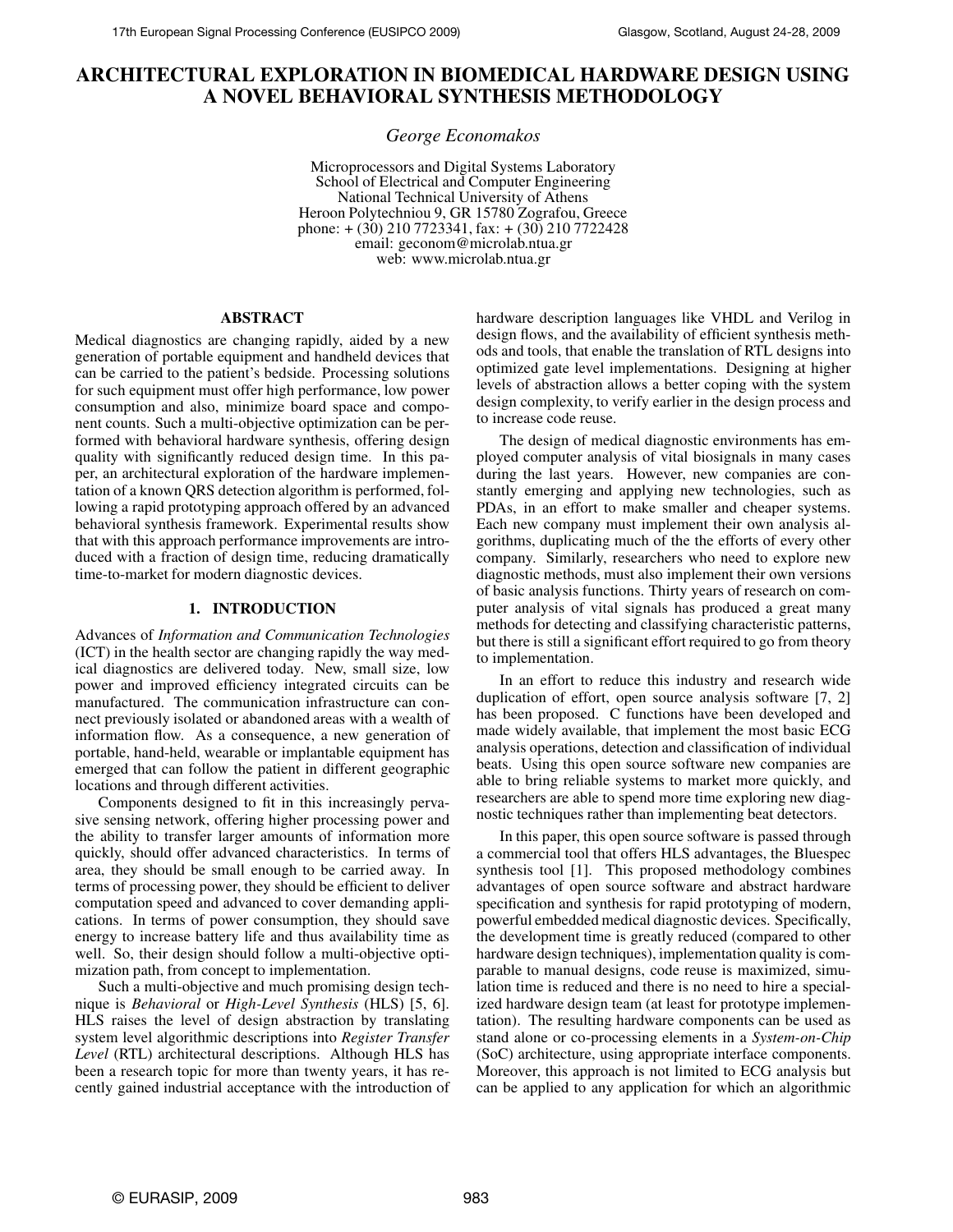C/C++ description is available, open source or proprietary.

The rest of the paper is organized as follows. Section 2 is a presentation of related research activities and section 3 presents Bluespec synthesis. Section 4 gives results from the conducted experiments and finally, section 5 is the conclusion and the expected future extensions.

## **2. RELATED RESEARCH**

*Electrocardiography* (ECG or EKG) is the recording of the electrical activity of the heart over time, via skin electrodes. An ECG displays the voltage between pairs of these electrodes, and the muscle activity that they measure, from different directions. This display indicates the overall rhythm of the heart and weaknesses in different parts of the heart muscle. A typical ECG tracing of a normal heartbeat (or cardiac cycle) consists of a P wave, a QRS complex and a T wave. The duration, amplitude, and morphology of the QRS complex is useful in diagnosing cardiac arrhythmias, conduction abnormalities, ventricular hypertrophy, myocardial infarction, electrolyte derangements, and other disease states. Diagnosis can been supported by computer analysis of the ECG signal [8, 13]. Recently, special purpose embedded hardware devices have been proposed [3, 4, 9, 10, 12, 15], following the wide adoption of hardware description languages and *Field Programmable Gate Arrays* (FPGAs).

More than half of the above referenced hardware implementations deal with new algorithms for ECG QRS detection. In [10] a wavelet based approach is presented, in [15] mathematical morphological filtering is put to use while in [3, 4] geometrical properties of a phase-space portrait are exploited. All approaches present more than 99.50% sensitivity of QRS detection on the MIT-BIH arrhythmia database [11]. However, not many details about the methodologies and the design decisions taken during hardware design are given. In [3] a working frequency of 82MHz is reported while in [10] the frequency reported is 73MHz. In [4] the device presented in [3] is used as a coprocessor in an embedded system with a general purpose microprocessor.

In the remaining two referenced implementations, a circuit-aware presentation is given. In [12] comparisons are given between implementations of different QRS detection algorithms reaching an operating frequency of 34MHz. In [9] a low power implementation, used for implantable devices is presented. This final implementation is considered for fabrication as an *Application Specific Integrated Circuit* (ASIC), compared to the FPGA prototypes of all other cases. Also, detailed power measurements are given instead of operating frequencies.

Our approach is similar to the one in [12] but uses a higher level of design abstraction offering reduced design time and increased code reuse and overall productivity. The results obtained are better in terms of operating frequency and comparable to those given in [10, 3, 4], for the same hardware implementation FPGA platform. The advantage of our work is that more design alternatives are considered, resulting in better design space exploration.

### **3. BLUESPEC SYNTHESIS**

Bluespec synthesis is a powerful industrial level environment supporting iterative design refinements based on abstraction and parameterization mechanisms. These are available in Bluespec System Verilog (BSV), the proprietary language used for input specification. While BSV is proprietary, it is not completely strange to hardware designers since it is based on System Verilog, which is an extension to Verilog. Since Verilog's syntax resembles that of ANSI C, BSV looks familiar to software designers also. What BSV adds to System Verilog is the idea of atomic transactions for hardware modeling. The behavior of a system is described as parallel blocks of statements, called rules, that are executed as atomic units (either all statements of a rule are executed or none is executed). Each rule is executed under a specific condition that when holds, the rule is said to fire.

BSV offers a number of modeling and design advantages. First, BSV allows one to abstract out the concept of a 'functional component' as a reusable building block. Then, separately, one can express how to compose these functional components into microarchitectures, such as combinational, pipelined, iterative, or concurrent structures. For example, a function of 'ActionValue' type in BSV expresses piece of sequential behavior. A function of type 'Rule' expresses a complete piece of reactive behavior, in fact a complete reactive atomic transaction. All these components are "first class" data types, so one can build "collections" such as lists and vectors of ActionValues, Rules, and so on. Second, BSV has some powerful 'generate' mechanisms that allow the composition of microarchitectures flexibly and succinctly. For example, the microarchitectural structure can be expressed using conditionals, loops, and even recursion. These can manipulate lists of rules, interfaces, modules, ActionValues, and so on. Third, BSV has very powerful parameterization. One can write a single piece of parameterized code that, based on the choice of parameters, results in different microarchitectures (such as pipelined vs. concurrent vs. iterative, or varying a pipeline pitch, or using an alternative modules, and so on.).

Most importantly, the feature of BSV that makes all this flexibility feasible is that BSV is based on synthesis from atomic transactions. Each change in microarchitecture using above capabilities needs a corresponding change in the control logic. For example, if two functional components are composed in a pipelined or concurrent fashion, then they may conflict on access to some shared resource, whereas when composed iteratively, they may not. Each one of these cases require different control logics. When designing with RTL, it is simply too tedious and error-prone to even contemplate such changes and to redesign all this control logic from scratch. Because of BSV's synthesis from atomic semantics, this control logic is resynthesized automaticallythe designer does not have to think about it.

As an example, consider the case of a classical QRS detection algorithm [8], which applies low-pass filtering, highpass filtering, derivation and averaging to the input signal in order to isolate QRS complexes. An open source software implementation of this algorithm [2] has been used as a case study for all experiments found in the following section. Looking at the code found in [2], detection is performed in the following fragment:

```
fdatum = lpfilt( datum, 0);
fdatum = hpfilt( fdatum, 0 );
fdatum = deriv2(fdatum, 0);
fdatum = abs(fdatum) ;
fdatum = mvwint (fdatum, 0);
```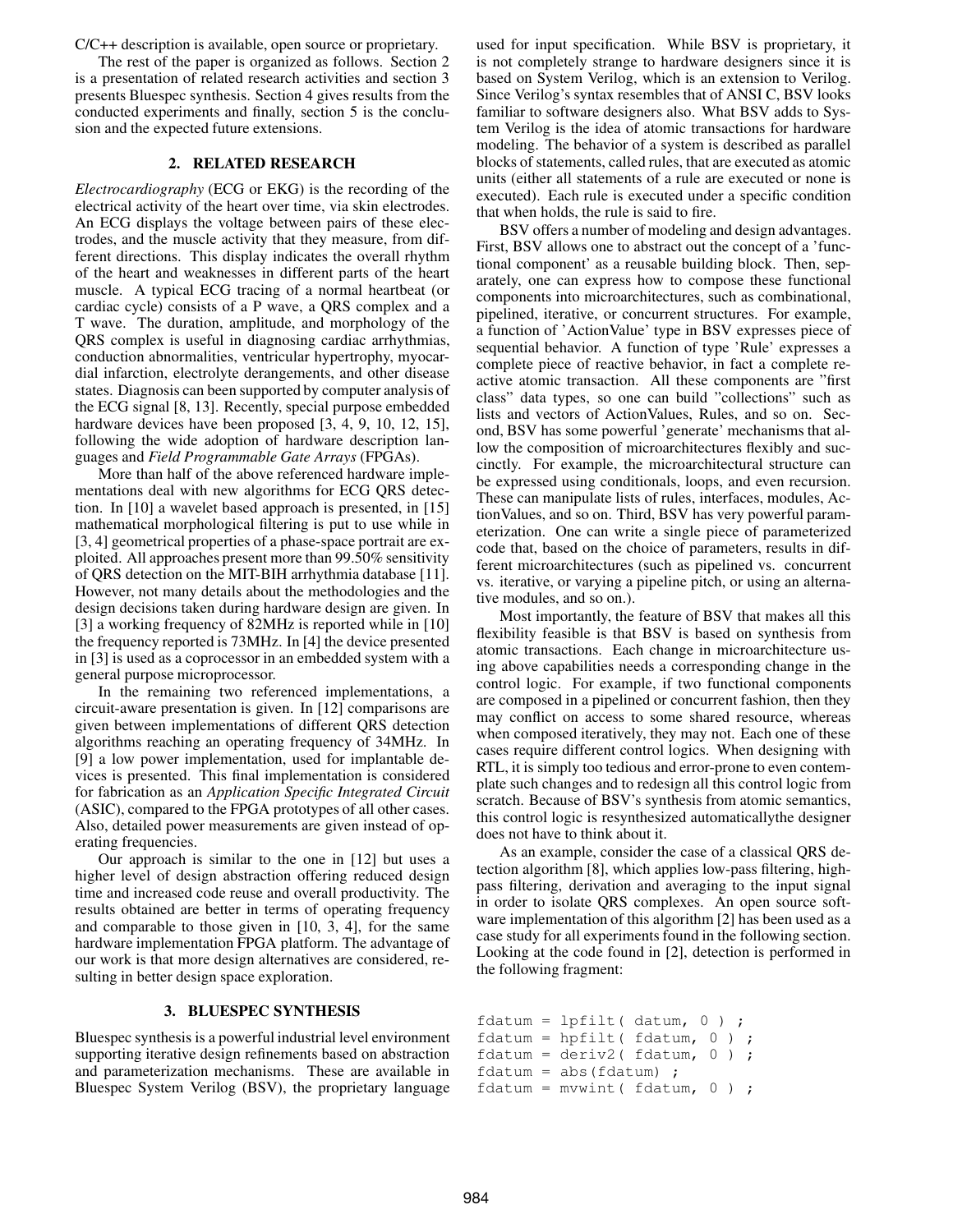

Figure 1: QRS detection filter cascade

Each code line is the application of a different filter to the new input datum. Every filter has an internal buffer that keeps enough previous values to perform the required computation, and produce a new output. This output is passed as input to the next filter, through fdatum. The way this code is written forces each input to pass through all filters serially, as shown in figure 1. This behavior can be written in BSV with the following code fragment (only the low-pass and the high-pass filters are shown for simplicity):

```
rule update_step1;
 lpFilt.read(new_data);
endrule
rule update_step2;
 hpFilt.read(lpFilt.write());
endrule
rule update_step3;
 new_result<=hpFilt.write();
endrule
```
In the above code fragment, as said earlier, each rule is a concurrent statement and all statements withing a rule are executed in parallel. Rule update step1 gives new input to the low-pass filter, rule update rule2 gives the output of the low-pass filter as input to the high-pass filter and rule update rule3 takes the output of the high-pass filter. Since both filters need some time to compute their outputs, the commandsin the 3 rules cannot be executed in parallel due to data dependencies. Bluespec synthesis examines the dependencies and schedules the rules to be executed serially, from top to bottom. Then, it generates the corresponding controller. The storage elements and the computations of each filter can be written as below, for the case of the high-pass filter:

```
Vector#('HpBufferLength, Reg#(Int#(32)))
            data <- replicateM(mkReqU);
Reg#(Int#(32)) y <- mkRegU();
Wire#(Int#(32)) new_data \leq mkWire();
Wire#(Int#(32)) new_result <- mkWire();
rule update;
  Int#(32) new_output;
  new output=y + new data -
             data['HpBufferLength - 1];
  y <= new_output;
```


Figure 2: FIFO connected QRS detection filter cascade

```
new_result <= data['HpBufferLength/2]
                           - new_output;
  writeVReg(data, shiftInAt0(
            readVReg(data), new_data));
endrule
```
However, for improved performance, FIFO queues can be inserted between filters, instead of single wires, forming a pipeline as shown in figure 2. While in the original C source code this information can not be described, BSV can describe it and Bluespec synthesis will generate a different controller.

The following code fragment shows the changes that have to be made to the high-pass filter description in order to insert FIFO queues in its input and output lines:

```
Vector#('HpBufferLength, Reg#(Int#(32)))
            data <- replicateM(mkReqU);
Reg#(Int#(32)) y <- mkRegU();
FIFO#(Int#(32)) new_data <- mkFIFO();
FIFO#(Int#(32)) new_result \leq mkFIFO();
rule update;
  Int#(32) new_output;
  new_output=y + new_data.first() -
             data['HpBufferLength - 1];
  y \leq new_{output};
  new_result.enq(data['HpBufferLength/2]
                          - new_output);
  writeVReg(data, shiftInAt0(
    readVReg(data), new_data.first()));
  new_data.deq();
endrule
```
This code changes only the type of the input and output variables (new data and new result) and the way data are passed into them (through the enq, deq and first method functions). All computations are kept unchanged. However, using the FIFOs enables the detection algorithm to execute all filters in parallel, leaving FIFO synchronization to take care of data dependencies, like in the code fragment below:

```
rule update;
  Int#(32) temp1,temp2;
  lpFilt.read(new_data);
  temp1 <- lpFilt.write();
 hpFilt.read(temp1);
  temp2 <- hpFilt.write();
 new_result<=temp2;
endrule
```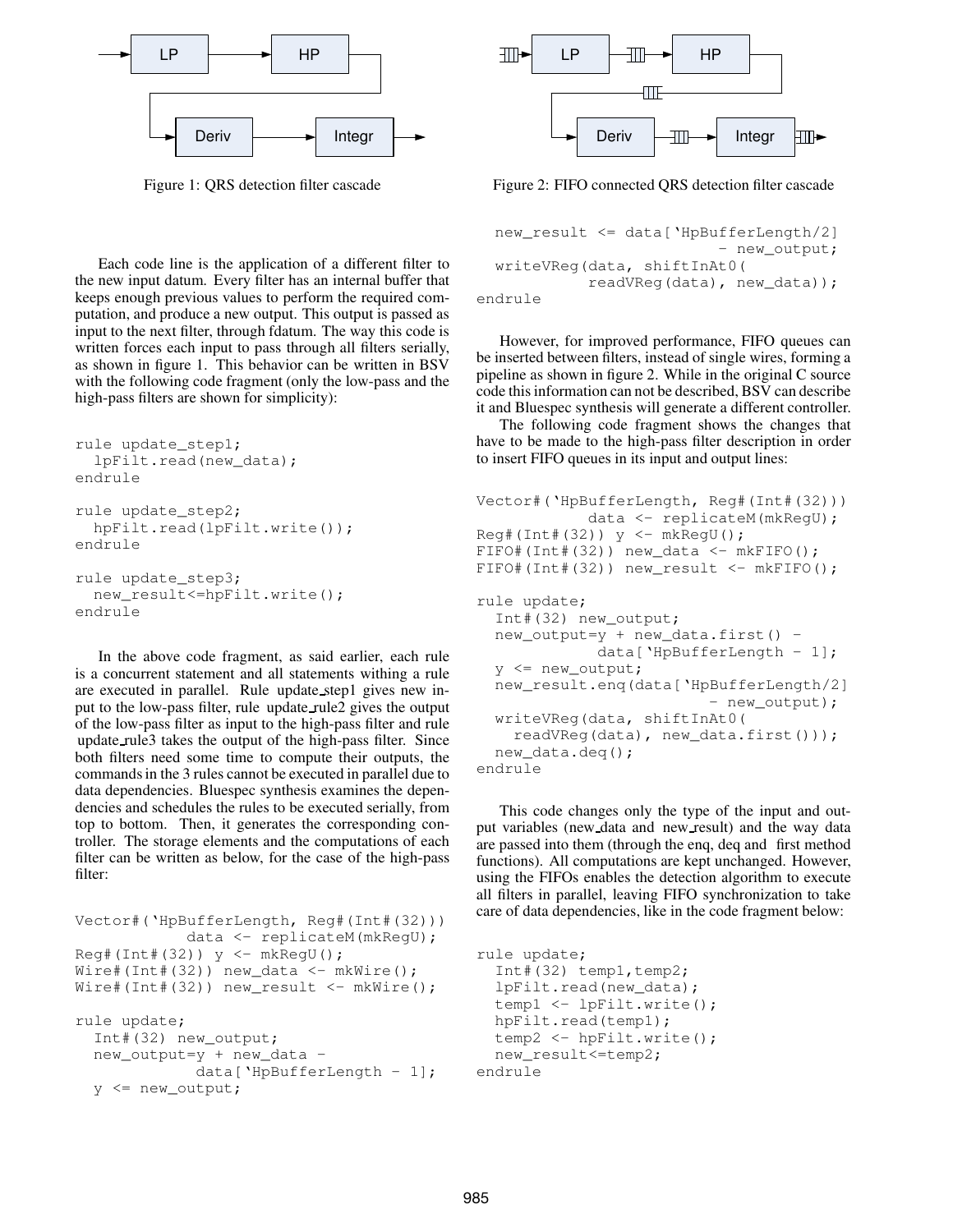This last coding style offers a 10x performance gain, when passed through an RTL synthesis environment. So, BSV can be used to describe the algorithm in an abstract way but also help in architectural explorations that offer performance improvements that ANSI C can not cover. Note that BSV specific syntactic constructs like the  $\lt$  - ActionValue assignment operator have very simple semantics but the explanation of all of them is out of the scope of this work (for details, see Bluespec reference guide [1]).

Orthogonal to the above microarchitectural considerations, BSV has other features that help the implementation of mathematical algorithms. BSV's very strong type system permits definition of abstract mathematical data types, such as fixed-point data. Widths of data fields can be specified precisely, with detailed static checking of constraints between widths of related data (for example, the width of the output of a multiplier based on the widths of the operands).

#### **4. EXPERIMENTAL RESULTS**

In order to evaluate architectural exploration methodologies and optimizations for the development of embedded diagnostic devices, we used (as briefly stated in the previous section) an open source software implementation [2] of a classical QRS detection algorithm. The implementation follows the digital filtering approach presented in [8], which applies low-pass filtering, high-pass filtering, derivation and averaging to the input signal in order to isolate QRS complexes. The selection of the specific application is not determined by our approach, which can easily be applied to other algorithms implemented in behavioral C/C++ code. However, its availability as open source code make it available to every researcher or company involved in the field, which gives a clear design time acceleration for the specific flow.

In [2], different implementations of the same basic algorithm can be found. The first, called QRSDET1 in the experimental results presented in this subsection, uses a median filter to find the average of the ECG signal over a period of 80 ms. This solution presents QRS detection sensitivities near 99.7% and QRS detection predictivities near 99.8%. The second, called QRSDET2, uses a mean filter which is much more efficient in both software and hardware implementations. Moreover, it improves QRS detection sensitivities to 99.8% while QRS detection predictivities are unaffected. The third, called QRSDET3, is generated from QRS-DET2 after eliminating a search back technique presented in [7], which reconsiders previous samples if a QRS complex has not been found within a 1.5 R-to-R time interval. In this case, QRS detection sensitivities and positive predictivities drop to near 99.7%, which is quite acceptable for diagnostic reasons, related to the performance improvements offered. The final implementation, QRSDET4, ignores all peaks for 200ms following a QRS detection that may lead to large P waves to be detected as QRS complexes and the following QRS complex (within 200ms) to be ignored. The algorithm of QRSDET4 is simpler and faster but the QRS detection sensitivities drop to 99.2% and the predictivities to 99.5%.

For the hardware implementation of the proposed algorithms we have used two types of behavioral transformations: inlining and pipelining. Inlining treats modules used by other higher level modules as inline functions, and exposes more algorithmic constructs to the synthesis tool (more sentences), resulting in more optimization. Pipelining forces the result-

|                |               | Clock     | Through.      |           |
|----------------|---------------|-----------|---------------|-----------|
| Algorithm      | Optim.        | Freq.     | Freq.         | Util.     |
| QRSDET1        | None          | 100MHz    | $0.1$ MHz     | 27.45%    |
| QRSDET1        | Inline        | 100MHz    | $0.11$ MHz    | 56.60%    |
| QRSDET1        | None          | 200MHz    | 0.09MHz       | 28.80%    |
| <b>ORSDET1</b> | Inline        | 200MHz    | 0.099MHz      | 29.70%    |
| QRSDET1        | None          | 400MHz    | $0.11$ MHz    | 29.44%    |
| QRSDET1        | Inline        | 400MHz    | $0.18$ MHz    | $60.39\%$ |
| QRSDET2        | None          | 100MHz    | $0.47$ MHz    | 34.43%    |
| QRSDET2        | Inline        | 100MHz    | 1.01MHz       | 50.32%    |
| QRSDET2        | Pipeline      | 100MHz    | 20MHz         | 85.93%    |
| <b>ORSDET2</b> | None          | 200MHz    | 0.50MHz       | 27.15%    |
| QRSDET2        | Inline        | 200MHz    | 1.47MHz       | 44.10%    |
| QRSDET2        | Pipeline      | 200MHz    | 20MHz         | 69.89%    |
| QRSDET2        | None          | 400MHz    | 0.58MHz       | 26.65%    |
| <b>ORSDET2</b> | Inline        | 400MHz    | 1.15MHz       | 46.04%    |
| QRSDET2        | Pipeline      | 400MHz    | 13.33MHz      | 79.17%    |
| ORSDET3        | None          | 100MHz    | 0.46MHz       | 22.04%    |
| QRSDET3        | <b>Inline</b> | 100MHz    | $1.16$ M $Hz$ | 46.56%    |
| <b>ORSDET3</b> | Pipeline      | 100MHz    | 33.33MHz      | 99.46%    |
| QRSDET3        | None          | 200MHz    | $0.61$ MHz    | 23.93%    |
| QRSDET3        | Inline        | 200MHz    | 1.57MHz       | 39.27%    |
| QRSDET3        | Pipeline      | 200MHz    | 50MHz         | 90.67%    |
| QRSDET3        | None          | 400MHz    | $0.71$ MHz    | 24.06%    |
| QRSDET3        | Inline        | 400MHz    | 1.24MHz       | 41.49%    |
| QRSDET3        | Pipeline      | 400MHz    | 80MHz         | 97.32%    |
| ORSDET4        | None          | 100MHz    | $0.46$ MHz    | 21.22%    |
| ORSDET4        | Inline        | 100MHz    | 1.14MHz       | 36.19%    |
| QRSDET4        | Pipeline      | 100MHz    | 33.33MHz      | 98.73%    |
| QRSDET4        | None          | 200MHz    | $0.61$ MHz    | 23.07%    |
| <b>QRSDET4</b> | Inline        | $200$ MHz | 1.6MHz        | 38.04%    |
| QRSDET4        | Pipeline      | 200MHz    | 66.66MHz      | 89.71%    |
| QRSDET4        | None          | 400MHz    | $0.72$ MHz    | 22.22%    |
| QRSDET4        | Inline        | 400MHz    | 1.6MHz        | 37.19%    |
| QRSDET4        | Pipeline      | 400MHz    | 100MHz        | 95.41%    |

Table 1: QRS detection implementations through HLS

ing implementation to run at the specified throughput frequency. In other words, the generated circuit is forced to produce new outputs with the specified frequency, regardless of the overall time needed for each input to pass through all computations (latency). When required, appropriate FIFO queues are inserted to hold internal values of the pipeline architecture. In BSV, each transformation requires different coding style.

The summary of all conducted experiments is given in table 1. The first column of table 1 shows the implemented algorithm. The second shows the optimizations applied in each case. The third column shows the clock frequency of the device used in each experiment. For comparison reasons, this device is an FPGA of the Virtex-II Pro device family [14] from Xilinx (XC2VP30FF896-7) in all cases. The fourth column shows the throughput frequency of the generated hardware device and is related to the selected optimization. Finally, the fifth column shows the percentage of the overall device resources (logic cells, flip-flops, DSP blocks, memory, IO) dedicated for each implementation.

As it is shown in table 1, the QRSDET4 algorithm gives